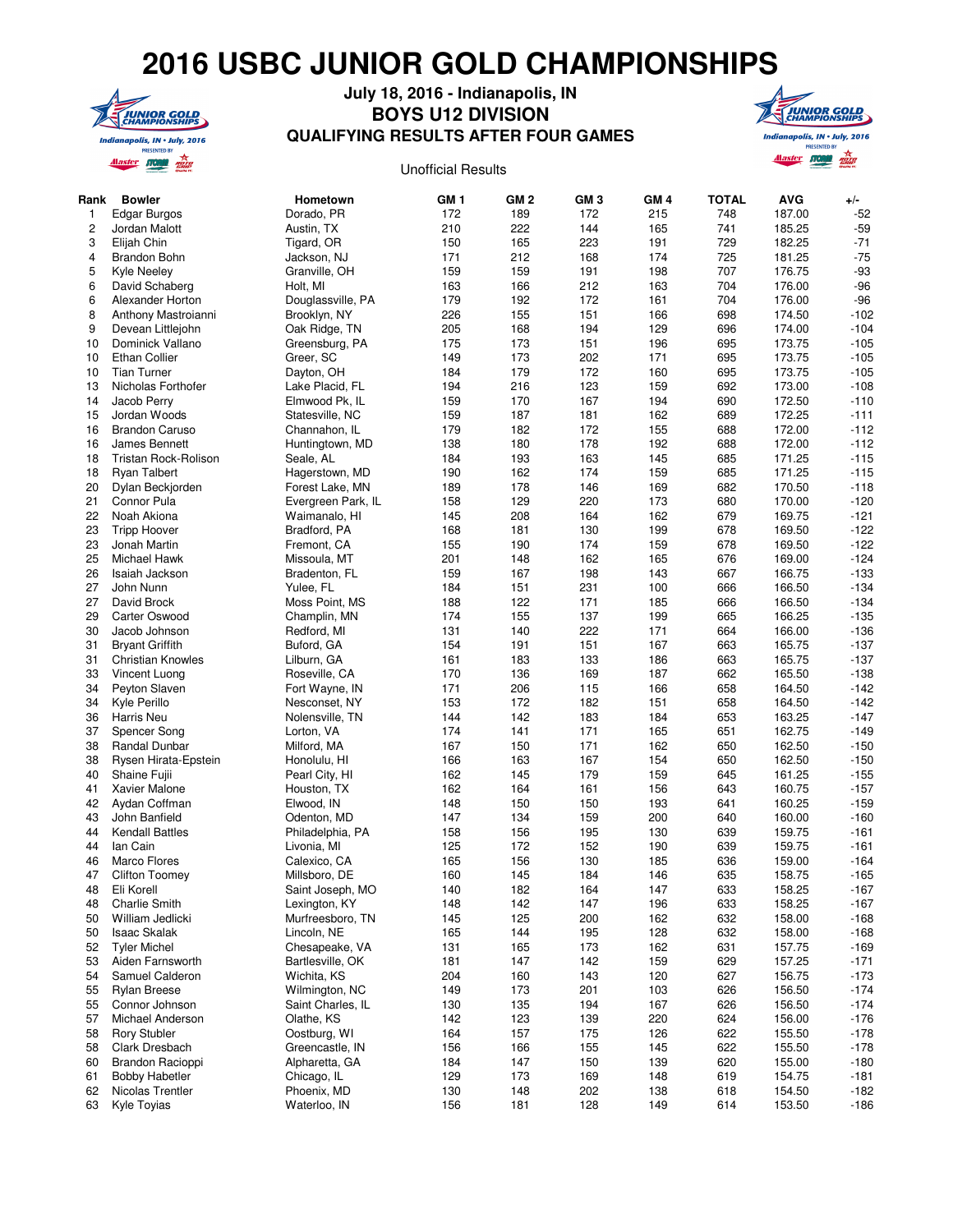| 63  | Daniel Brooks              | Tampa, FL              | 150 | 153 | 172 | 139 | 614 | 153.50 | $-186$ |
|-----|----------------------------|------------------------|-----|-----|-----|-----|-----|--------|--------|
| 63  | Trevor Zikuda              | Lisle, IL              | 131 | 204 | 130 | 149 | 614 | 153.50 | $-186$ |
| 66  | Drue Hutmacher             | Rapid City, SD         | 106 | 153 | 133 | 221 | 613 | 153.25 | $-187$ |
|     |                            |                        |     |     |     |     |     |        |        |
| 67  | Pedro Irizarry             | Ponce, PR              | 119 | 166 | 150 | 177 | 612 | 153.00 | $-188$ |
| 67  | <b>Nate Trentler</b>       | Phoenix, MD            | 146 | 167 | 138 | 161 | 612 | 153.00 | $-188$ |
| 69  | Joshua Collins             | Fortson, GA            | 170 | 153 | 133 | 154 | 610 | 152.50 | $-190$ |
| 69  | Deglan Mitchell            | Zebulon, NC            | 152 | 142 | 125 | 191 | 610 | 152.50 | $-190$ |
|     |                            |                        |     |     |     |     |     |        |        |
| 71  | Jacob Gunther              | Chicago, IL            | 150 | 142 | 179 | 138 | 609 | 152.25 | $-191$ |
| 72  | <b>Ben Martin</b>          | Falls Church, VA       | 175 | 159 | 136 | 136 | 606 | 151.50 | $-194$ |
| 72  | Courtney Lloyd             | Orange Park, FL        | 140 | 140 | 151 | 175 | 606 | 151.50 | $-194$ |
| 74  |                            |                        |     |     |     |     |     |        |        |
|     | <b>Anthony Schiltz</b>     | Glenwood, IA           | 139 | 159 | 164 | 143 | 605 | 151.25 | $-195$ |
| 75  | Kyle Hanzak                | Painesville, OH        | 154 | 150 | 148 | 149 | 601 | 150.25 | $-199$ |
| 76  | Andru Blaney               | Indian Head, MD        | 173 | 139 | 160 | 128 | 600 | 150.00 | $-200$ |
| 77  | Malakai Pettrie            | Avon, IN               | 156 | 150 | 139 | 154 | 599 | 149.75 | $-201$ |
| 78  |                            |                        |     |     |     | 161 |     |        | $-202$ |
|     | Crosby Richter             | Sheboygan, WI          | 168 | 139 | 130 |     | 598 | 149.50 |        |
| 78  | Chris Bald                 | Raleigh, NC            | 169 | 157 | 136 | 136 | 598 | 149.50 | $-202$ |
| 80  | Logan Chappell             | Forest Hill, MD        | 144 | 147 | 153 | 152 | 596 | 149.00 | $-204$ |
| 80  | <b>Kendric Siders</b>      | Eagle River, AK        | 123 | 185 | 125 | 163 | 596 | 149.00 | $-204$ |
| 80  | <b>Max Martin</b>          |                        | 145 | 152 | 167 | 132 | 596 |        | $-204$ |
|     |                            | Wooster, OH            |     |     |     |     |     | 149.00 |        |
| 83  | <b>Alexander Evans</b>     | Jacksonville, FL       | 126 | 136 | 164 | 168 | 594 | 148.50 | $-206$ |
| 83  | Cohl Moore                 | Seymour, IN            | 143 | 196 | 124 | 131 | 594 | 148.50 | $-206$ |
| 85  | Ronin Rivera               | Colorado Springs, CO   | 179 | 159 | 141 | 114 | 593 | 148.25 | $-207$ |
|     |                            |                        |     |     |     |     |     |        |        |
| 86  | Grayson Lewis              | Suffolk, VA            | 135 | 124 | 126 | 205 | 590 | 147.50 | $-210$ |
| 87  | <b>Trevor Kling</b>        | Aurora, CO             | 119 | 150 | 170 | 150 | 589 | 147.25 | $-211$ |
| 87  | Benjamin Holodnick         | Spokane, WA            | 169 | 170 | 132 | 118 | 589 | 147.25 | $-211$ |
| 89  | <b>Carter Milasinovich</b> | Macomb, MI             | 144 | 143 | 152 | 149 | 588 | 147.00 | $-212$ |
|     |                            |                        |     |     |     |     |     |        |        |
| 90  | <b>Howard Stockwell</b>    | Randolph Center, VT    | 149 | 144 | 195 | 99  | 587 | 146.75 | $-213$ |
| 91  | <b>Andrew Robitaille</b>   | Pittsfield, MA         | 129 | 147 | 142 | 166 | 584 | 146.00 | $-216$ |
| 91  | Spencer Mosher             | Ocala, FL              | 160 | 151 | 143 | 130 | 584 | 146.00 | $-216$ |
| 93  | Aiydan Hughes              | New Braunfels, TX      | 144 | 145 | 151 | 143 | 583 | 145.75 | $-217$ |
|     |                            |                        |     |     |     |     |     |        |        |
| 94  | <b>Zane Collins</b>        | Hendersonville, TN     | 113 | 171 | 154 | 143 | 581 | 145.25 | $-219$ |
| 94  | Janviere Rodriguez         | San Juan, PR           | 125 | 155 | 143 | 158 | 581 | 145.25 | $-219$ |
| 96  | <b>Brent Shroyer</b>       | Beavercreek, OH        | 135 | 148 | 150 | 147 | 580 | 145.00 | $-220$ |
| 97  | <b>Tyler Renner</b>        | Grand Forks, ND        | 166 | 149 | 150 | 114 | 579 | 144.75 | $-221$ |
|     |                            |                        |     |     |     |     |     |        |        |
| 98  | <b>Andrew Kline</b>        | Jackson, NJ            | 117 | 159 | 146 | 156 | 578 | 144.50 | $-222$ |
| 99  | Micah Voorhis              | Cherry Hill, NJ        | 112 | 121 | 169 | 174 | 576 | 144.00 | $-224$ |
| 99  | Dmitri Richardson          | Denver, CO             | 124 | 149 | 147 | 156 | 576 | 144.00 | $-224$ |
| 101 | Jacob Ballenger            | Palmetto, GA           | 185 | 145 | 114 | 130 | 574 | 143.50 | $-226$ |
|     |                            |                        |     |     |     |     |     |        |        |
| 101 | Jake Underwood             | Powder Springs, GA     | 157 | 131 | 177 | 109 | 574 | 143.50 | $-226$ |
| 103 | Jackson Bauer              | Annandale, NJ          | 153 | 131 | 143 | 142 | 569 | 142.25 | $-231$ |
| 104 | Braden Kidd                | Plainfield, IL         | 147 | 126 | 147 | 148 | 568 | 142.00 | $-232$ |
| 105 | Evan McDermott             | Harrisburg, IL         | 132 | 186 | 120 | 129 | 567 | 141.75 | $-233$ |
|     |                            |                        |     |     |     |     |     |        |        |
| 106 | <b>Wesley Yazell</b>       | Lexington, KY          | 153 | 178 | 123 | 112 | 566 | 141.50 | $-234$ |
| 107 | <b>Anthony Fotis</b>       | Kalamazoo, MI          | 155 | 115 | 158 | 137 | 565 | 141.25 | $-235$ |
| 108 | Kobi Stokes                | Vandalia, IL           | 155 | 128 | 145 | 136 | 564 | 141.00 | $-236$ |
| 109 | Samuel Baldwin             | Alto, MI               | 137 | 147 | 124 | 155 | 563 | 140.75 | $-237$ |
|     |                            |                        |     |     |     |     |     |        |        |
| 109 | <b>Tyler Hedges</b>        | Henderson, NV          | 125 | 151 | 126 | 161 | 563 | 140.75 | $-237$ |
| 111 | <b>Robert Oakleaf</b>      | Fairdale, KY           | 121 | 167 | 164 | 110 | 562 | 140.50 | $-238$ |
|     | 111 Landen Miller          | Tonica, IL             | 125 | 138 | 130 | 169 | 562 | 140.50 | $-238$ |
| 113 | lan Wright                 | Westland, MI           | 136 | 143 | 144 | 138 | 561 | 140.25 | $-239$ |
|     |                            |                        |     |     |     |     |     |        |        |
| 114 | <b>Lawton Beasley</b>      | Rome, GA               | 127 | 122 | 150 | 161 | 560 | 140.00 | $-240$ |
| 115 | <b>Chandler McCall</b>     | North Myrtle Beach, SC | 149 | 123 | 134 | 153 | 559 | 139.75 | $-241$ |
| 116 | <b>Ryan Crawford</b>       | Huntersville, NC       | 112 | 139 | 181 | 126 | 558 | 139.50 | $-242$ |
|     | 117 Vincent Martinez       | St Louis, MO           | 130 | 147 | 171 | 109 | 557 | 139.25 | $-243$ |
|     |                            |                        |     |     |     |     |     |        |        |
| 118 | Anthony Herrin             | Lovettsville, VA       | 171 | 114 | 122 | 148 | 555 | 138.75 | $-245$ |
| 119 | Will Abroms                | Alpharetta, GA         | 132 | 169 | 116 | 137 | 554 | 138.50 | $-246$ |
| 119 | Gordon Kelly               | Ridgely, TN            | 125 | 140 | 170 | 119 | 554 | 138.50 | $-246$ |
| 119 | <b>Kamar Farlow</b>        | Largo, MD              | 103 | 173 | 126 | 152 | 554 | 138.50 | $-246$ |
|     |                            |                        |     |     |     |     |     |        |        |
| 122 | Jacob Smith                | Savannah, TN           | 127 | 127 | 150 | 149 | 553 | 138.25 | $-247$ |
| 123 | <b>Brandon Kreyer</b>      | Saint Paul, MN         | 141 | 109 | 153 | 149 | 552 | 138.00 | $-248$ |
| 124 | Dylan Murray               | Afton, TN              | 139 | 138 | 144 | 130 | 551 | 137.75 | $-249$ |
| 125 | Cole Oberst                | Dallas, PA             | 124 | 160 | 146 | 120 | 550 | 137.50 | $-250$ |
|     |                            |                        |     |     |     |     |     |        |        |
| 126 | Luke Henke                 | Plano, TX              | 120 | 177 | 133 | 119 | 549 | 137.25 | $-251$ |
| 127 | Noah Saul                  | Hudson, FL             | 113 | 116 | 140 | 179 | 548 | 137.00 | $-252$ |
| 127 | Desmond Washington         | White Plains, NY       | 135 | 150 | 144 | 119 | 548 | 137.00 | $-252$ |
| 129 | Carson Bell                |                        | 179 | 96  | 126 | 145 | 546 |        | $-254$ |
|     |                            | Layton, UT             |     |     |     |     |     | 136.50 |        |
| 130 | <b>Brayden Lee</b>         | Grand Island, NE       | 149 | 123 | 130 | 140 | 542 | 135.50 | $-258$ |
| 130 | Jordan Bauerle             | Indianapolis, IN       | 123 | 165 | 105 | 149 | 542 | 135.50 | $-258$ |
| 132 | <b>Ayden Davis</b>         | Reading, PA            | 144 | 141 | 115 | 138 | 538 | 134.50 | $-262$ |
|     |                            |                        |     |     |     | 122 | 537 |        |        |
| 133 | <b>Braydon Jones</b>       | Bono, AR               | 110 | 151 | 154 |     |     | 134.25 | $-263$ |
|     | 134 Tom Burns              | Voorhees, NJ           | 161 | 124 | 113 | 138 | 536 | 134.00 | $-264$ |
| 134 | Valdon Thomas              | Aurora, CO             | 122 | 121 | 133 | 160 | 536 | 134.00 | $-264$ |
| 134 | Nate Richardson            | Raleigh, NC            | 137 | 119 | 145 | 135 | 536 | 134.00 | $-264$ |
|     |                            | Gooding, ID            |     |     |     |     |     |        |        |
| 134 | <b>Bryson Butterfield</b>  |                        | 148 | 161 | 116 | 111 | 536 | 134.00 | $-264$ |